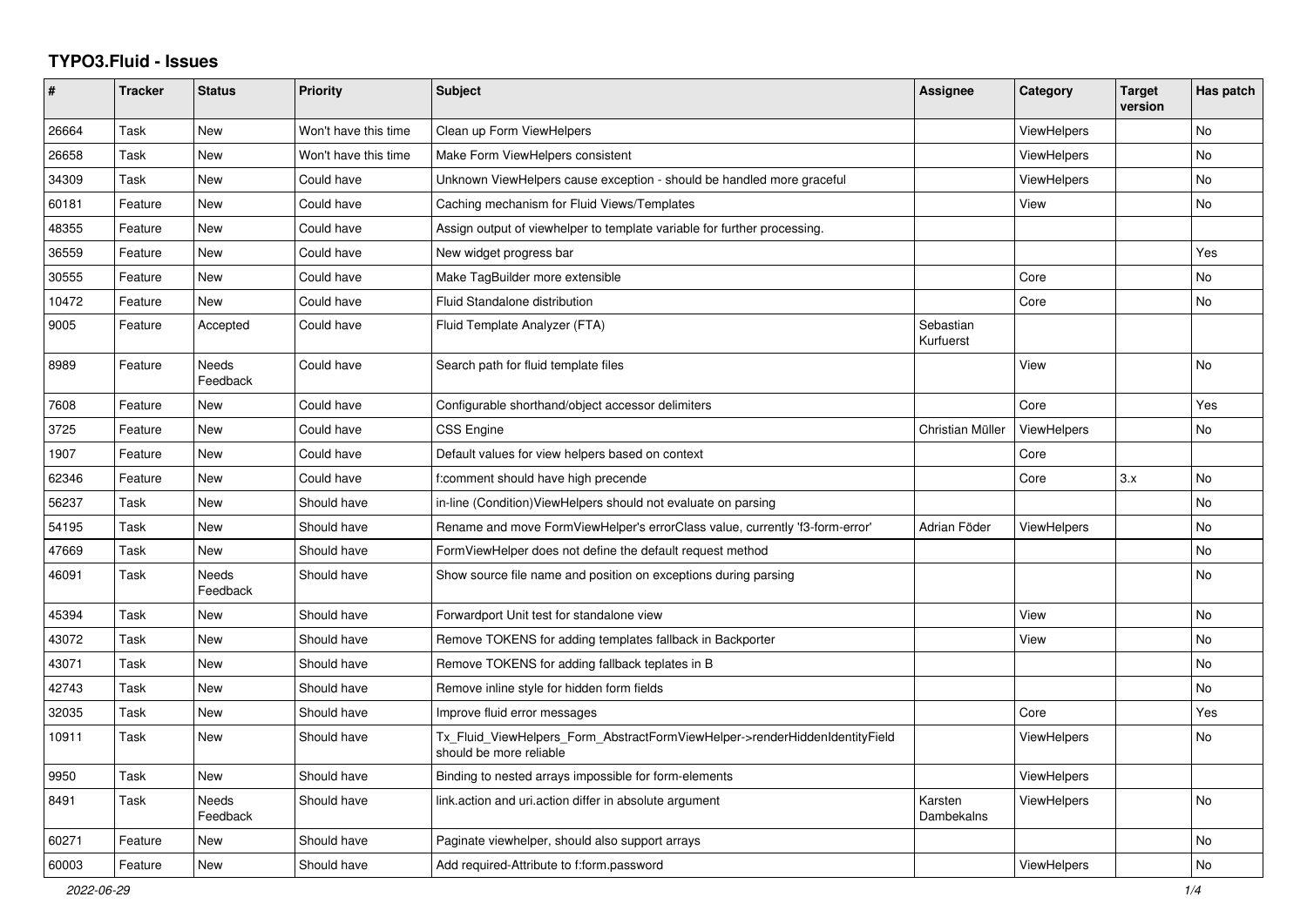| ∦     | <b>Tracker</b> | <b>Status</b>            | <b>Priority</b> | <b>Subject</b>                                                                                | <b>Assignee</b>             | Category    | <b>Target</b><br>version | Has patch |
|-------|----------------|--------------------------|-----------------|-----------------------------------------------------------------------------------------------|-----------------------------|-------------|--------------------------|-----------|
| 52640 | Feature        | <b>Under Review</b>      | Should have     | Create an UnlessViewHelper as opposite to the IfViewHelper                                    | Marc Neuhaus                |             |                          | No        |
| 51277 | Feature        | New                      | Should have     | ViewHelper context should be aware of actual file occurrence                                  |                             |             |                          | No        |
| 49756 | Feature        | <b>Under Review</b>      | Should have     | Select values by array key in checkbox viewhelper                                             |                             |             |                          | No        |
| 46545 | Feature        | New                      | Should have     | Better support for arrays in options of SelectViewHelper                                      |                             |             |                          | No        |
| 46257 | Feature        | <b>Under Review</b>      | Should have     | Add escape sequence support for Fluid                                                         |                             | Core        |                          | No        |
| 45345 | Feature        | <b>Needs</b><br>Feedback | Should have     | Easy to use comments for fluid that won't show in output                                      |                             |             |                          |           |
| 45153 | Feature        | New                      | Should have     | f:be.menus.actionMenuItem - Detection of the current select option is insufficient            |                             |             |                          | No.       |
| 42397 | Feature        | New                      | Should have     | Missing viewhelper for general links                                                          |                             |             |                          | No        |
| 40081 | Feature        | New                      | Should have     | Allow assigned variables as keys in arrays                                                    |                             |             |                          | No        |
| 39936 | Feature        | New                      | Should have     | registerTagAttribute should handle default values                                             |                             | ViewHelpers |                          | No        |
| 38130 | Feature        | New                      | Should have     | Checkboxes and multiple select fields should have an assignable default value                 |                             |             |                          | No        |
| 37095 | Feature        | New                      | Should have     | It should be possible to set a different template on a Fluid TemplateView inside an<br>action | Christopher<br>Hlubek       |             |                          | No        |
| 36410 | Feature        | New                      | Should have     | Allow templates to send arguments back to layout                                              |                             | ViewHelpers |                          | No        |
| 33394 | Feature        | Needs<br>Feedback        | Should have     | Logical expression parser for BooleanNode                                                     | <b>Tobias Liebig</b>        | Core        |                          | No        |
| 33215 | Feature        | New                      | Should have     | RFC: Dynamic values in ObjectAccess paths                                                     |                             |             |                          | No.       |
| 31955 | Feature        | New                      | Should have     | f:uri.widget                                                                                  |                             | Widgets     |                          | No        |
| 9514  | Feature        | <b>New</b>               | Should have     | Support explicit Array Arguments for ViewHelpers                                              |                             |             |                          |           |
| 5933  | Feature        | Accepted                 | Should have     | Optional section rendering                                                                    | Sebastian<br>Kurfuerst      | ViewHelpers |                          | No        |
| 4704  | Feature        | New                      | Should have     | Improve parsing exception messages                                                            |                             | Core        |                          |           |
| 3291  | Feature        | Needs<br>Feedback        | Should have     | Cacheable viewhelpers                                                                         |                             |             |                          | No        |
| 43346 | Feature        | <b>Under Review</b>      | Should have     | Allow property mapping configuration via template                                             | Karsten<br>Dambekalns       | ViewHelpers | 2.1                      | No        |
| 40998 | <b>Bug</b>     | <b>Under Review</b>      | Should have     | Missing parent request namespaces in form field name prefix                                   | Sebastian<br>Kurfuerst      | ViewHelpers | 1.1.1                    | <b>No</b> |
| 36662 | <b>Bug</b>     | Needs<br>Feedback        | Should have     | Checked state isn't always correct when property is collection                                | Kevin Ulrich<br>Moschallski | ViewHelpers | 1.1.1                    | No        |
| 52419 | Bug            | New                      | Should have     | Wrong PHPDocs notation for default value inline f:translate viewhelper                        |                             |             | 2.0                      | No        |
| 65424 | Bug            | <b>Under Review</b>      | Should have     | SelectViewHelper must respect option(Value Label)Field for arrays                             |                             | ViewHelpers |                          | No        |
| 58983 | <b>Bug</b>     | New                      | Should have     | format.date does not respect linebreaks and throws exception                                  |                             |             |                          | No        |
| 58921 | Bug            | New                      | Should have     | f:form.* VHs crash if NOT inside f:form but followed by f:form                                |                             |             |                          | No        |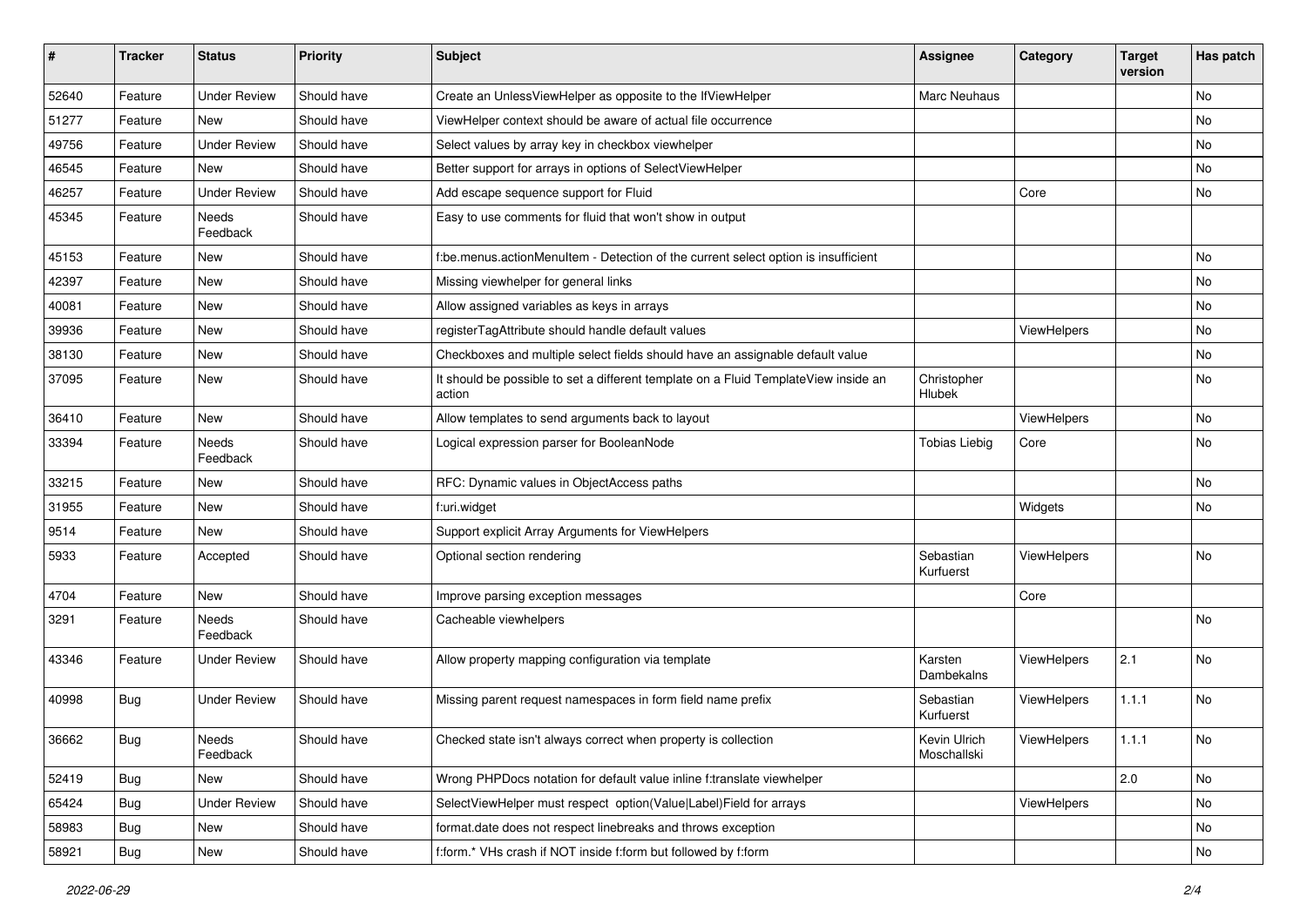| ∦     | <b>Tracker</b> | <b>Status</b>            | Priority    | <b>Subject</b>                                                                                              | <b>Assignee</b>        | Category    | <b>Target</b><br>version | Has patch |
|-------|----------------|--------------------------|-------------|-------------------------------------------------------------------------------------------------------------|------------------------|-------------|--------------------------|-----------|
| 58862 | Bug            | <b>Needs</b><br>Feedback | Should have | FormViewHelper doesn't accept NULL as value for \$arguments                                                 | Bastian<br>Waidelich   | ViewHelpers |                          | Yes       |
| 55008 | <b>Bug</b>     | <b>Under Review</b>      | Should have | Interceptors should be used in Partials                                                                     | Christian Müller       |             |                          | <b>No</b> |
| 54284 | Bug            | <b>New</b>               | Should have | Default Option for Switch/Case VH                                                                           |                        | ViewHelpers |                          | <b>No</b> |
| 53806 | Bug            | <b>Under Review</b>      | Should have | Paginate widget maximumNumberOfLinks rendering wrong number of links                                        | Bastian<br>Waidelich   | Widgets     |                          | <b>No</b> |
| 52591 | Bug            | New                      | Should have | The Pagination Widget broken for joined objects                                                             |                        |             |                          | No        |
| 52536 | Bug            | <b>Under Review</b>      | Should have | Errorclass not set if no property-attribute set                                                             |                        |             |                          |           |
| 50888 | Bug            | <b>Under Review</b>      | Should have | WSOD by changing name of section and if Fluid caches are generated                                          |                        |             |                          | No        |
| 49600 | Bug            | New                      | Should have | f:form tag shown as a HTML on frontend                                                                      |                        | ViewHelpers |                          | No        |
| 47006 | <b>Bug</b>     | <b>Under Review</b>      | Should have | widget identifier are not unique                                                                            |                        |             |                          | No        |
| 39990 | Bug            | New                      | Should have | Same form twice in one template: hidden fields for empty values are only rendered<br>once                   |                        | Core        |                          | <b>No</b> |
| 37619 | Bug            | <b>New</b>               | Should have | Fatal Error when using variable in name attribute of Section ViewHelper                                     |                        | ViewHelpers |                          | <b>No</b> |
| 36655 | <b>Bug</b>     | New                      | Should have | <b>Pagination Links</b>                                                                                     |                        | Widgets     |                          | No        |
| 34682 | <b>Bug</b>     | <b>Under Review</b>      | Should have | Radio Button missing checked on validation error                                                            |                        | ViewHelpers |                          | No        |
| 30937 | Bug            | <b>New</b>               | Should have | CropViewHelper stringToTruncate can't be supplied so it can't be easily extended                            |                        | ViewHelpers |                          | Yes       |
| 28554 | Bug            | New                      | Should have | (v4) implement feature flag to disable caching                                                              |                        |             |                          | No        |
| 28553 | Bug            | New                      | Should have | improve XHProf test setup                                                                                   |                        |             |                          | No        |
| 28552 | Bug            | New                      | Should have | (v5) write ViewHelper test for compiled run; adjust functional test to do two passes<br>(uncached & cached) |                        |             |                          | No        |
| 28551 | Bug            | Accepted                 | Should have | (v4) backport VHTest                                                                                        | Sebastian<br>Kurfuerst |             |                          | <b>No</b> |
| 28550 | Bug            | New                      | Should have | (v4) make widgets cacheable, i.e. not implement childnodeaccess interface                                   |                        |             |                          | <b>No</b> |
| 28549 | Bug            | <b>New</b>               | Should have | make widgets cacheable, i.e. not implement childnodeaccess interface                                        |                        |             |                          | <b>No</b> |
| 13045 | Bug            | New                      | Should have | Entity decode of strings are different between if-conditions and output of variable                         |                        |             |                          |           |
| 12863 | Bug            | New                      | Should have | Attributes of a viewhelper can't contain a '-'                                                              | Sebastian<br>Kurfuerst | Core        |                          | <b>No</b> |
| 8648  | Bug            | New                      | Should have | format.crop ViewHelper should support all features of the crop stdWrap function                             |                        | ViewHelpers |                          | <b>No</b> |
| 3481  | <b>Bug</b>     | New                      | Should have | Use ViewHelperVariableContainer in PostParseFacet                                                           |                        | Core        |                          | No        |
| 46289 | <b>Bug</b>     | Needs<br>Feedback        | Should have | Enable Escaping Interceptor in XML request format                                                           |                        | View        | 2.0.1                    | No        |
| 44234 | Bug            | <b>Under Review</b>      | Should have | selectViewHelper's sorting does not respect locale collation                                                |                        | ViewHelpers | 2.1                      | No        |
| 5636  | Task           | <b>Under Review</b>      | Must have   | Form RadioViewHelper and CheckBoxViewHelper miss check for existing object<br>before it is accessed.        |                        |             |                          | No        |